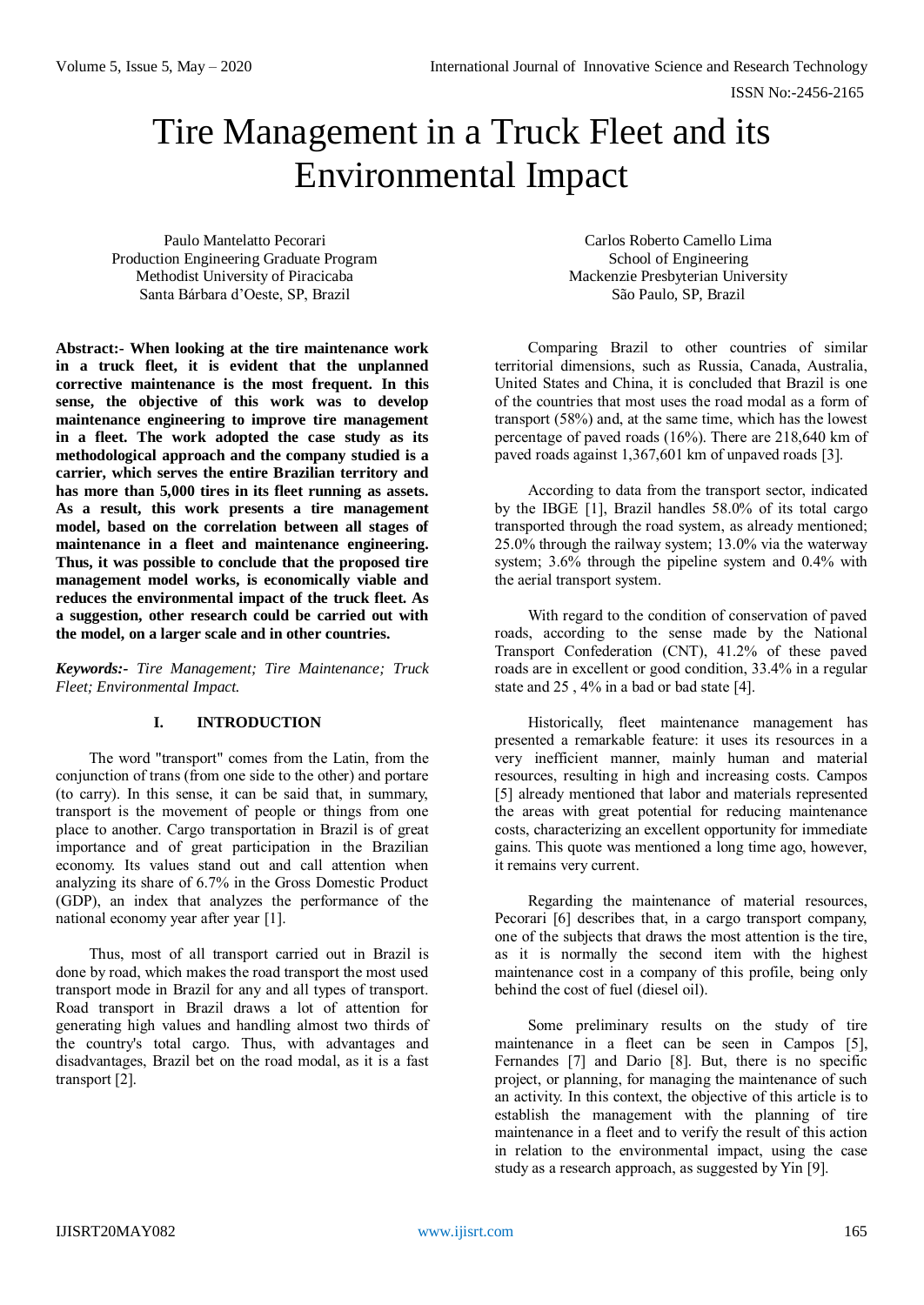#### ISSN No:-2456-2165

#### **II. LITERATURE REVIEW**

#### *Maintenance history*

Souza [10] highlights that the Maintenance Function has recently undergone major managerial transformations. These transformations have always happened at times when companies faced competitive challenges. These companies seek high quality in their products and services, high availability in their production system, competitive costs, high levels of reliability and commitment to preserving the environment.

Souza [10] emphasizes that these companies also seek, in the maintenance departments, the positive results of performance of their productive system, to guarantee gains in productivity and quality, simultaneously, with the reduction of maintenance costs. In this way, maintenance is now considered a strategic function department, which adds value to the product.

Pinto and Xavier [11] define the maintenance mission as: ensuring the availability of the function of the equipment and installations in order to meet a production or service process, with reliability, safety, preservation of the environment and adequate costs.

Availability is defined as the percentage of time considered in which an equipment or system works successfully [12]. Reliability is defined as the probability that an item can perform a required function, for an established period of time and under defined conditions of use [13].

Another word widely used by modern maintenance organizations is Maintainability, which is defined by Pinto and Xavier [11], as the characteristic of a piece of equipment, or set of equipment, which allows the execution of services to a greater or lesser degree maintenance.

Moubray [13] highlighted that the evolution of maintenance follows the technological and industrial development of humanity. Where, this evolution can be investigated, since 1930, for three generations. The first was characterized by tasks focused on repairs, the second by the focus on improving maintenance planning and scheduling, and the third by the focus on forecasting and prevention, avoiding the consequences of equipment failures.

Dunn [14] comments that the three generations of maintenance were characterized by changes in three areas: (i) changes in maintenance expectations; (ii) changes in the point of view on equipment failures, and; (iii) changes in maintenance techniques. The first generation was marked by the Second World War, the second generation took place between the end of the Second World War and the beginning of the 1970s, and the third generation of maintenance began in the 1970s.

#### *Maintenance Types*

Pinto and Xavier (2001) comment that, the way in which the intervention in the equipment, systems or installations is made, characterizes the various types of existing maintenance. In this way, six types of maintenance are defined: (i) unplanned corrective; (ii) planned corrective; (iii) preventive; (iv) predictive; (v) detective, and; (vi) maintenance engineering.

Planned corrective maintenance is the correction of less than expected performance, or failure, by management decision, that is, by acting as a result of predictive monitoring or by the decision to operate until the break [15].

Preventive maintenance is the action performed in order to reduce, avoid failure, or drop in performance, obeying a previously prepared plan, based on defined intervals of time [15].

Predictive maintenance, also known as maintenance under condition, can be defined as, the intervention performed based on changes in condition or performance parameters, whose monitoring follows a systematic [16]).

Detective maintenance is the performance performed in protection systems, seeking to detect hidden flaws, or not perceptible to the operation and maintenance personnel. A practical example of this type of maintenance, to discover hidden flaws, is the periodic checks of the spare tire pressure of cars [11].

Maintenance engineering is defined by Xavier [17] as the set of activities that allows for increased reliability and guaranteed availability. In other words, it would be to stop repairing and living with chronic problems, to improve standards and systematics, developing maintainability, giving feedback to the project and technically interfering in purchases.

Therefore, those who only perform corrective maintenance continue to "put out the fire", and consequently, having very bad results. Meanwhile, the organization that uses corrective maintenance, but incorporating preventive and predictive, will quickly be performing maintenance engineering [17].

## *Maintenance and the environment*

In an attempt to correlate the advantages of maintenance to reduce the environmental impact, Kazopoulo *et al.* [18], in a study to evaluate a vehicle inspection and maintenance program, stated that an adequate implementation of a vehicle inspection and maintenance program can be a component of a management strategy for air quality. Such a program may be the best way to identify vehicles in need of maintenance, as engine maintenance directly affects pollutant emission levels.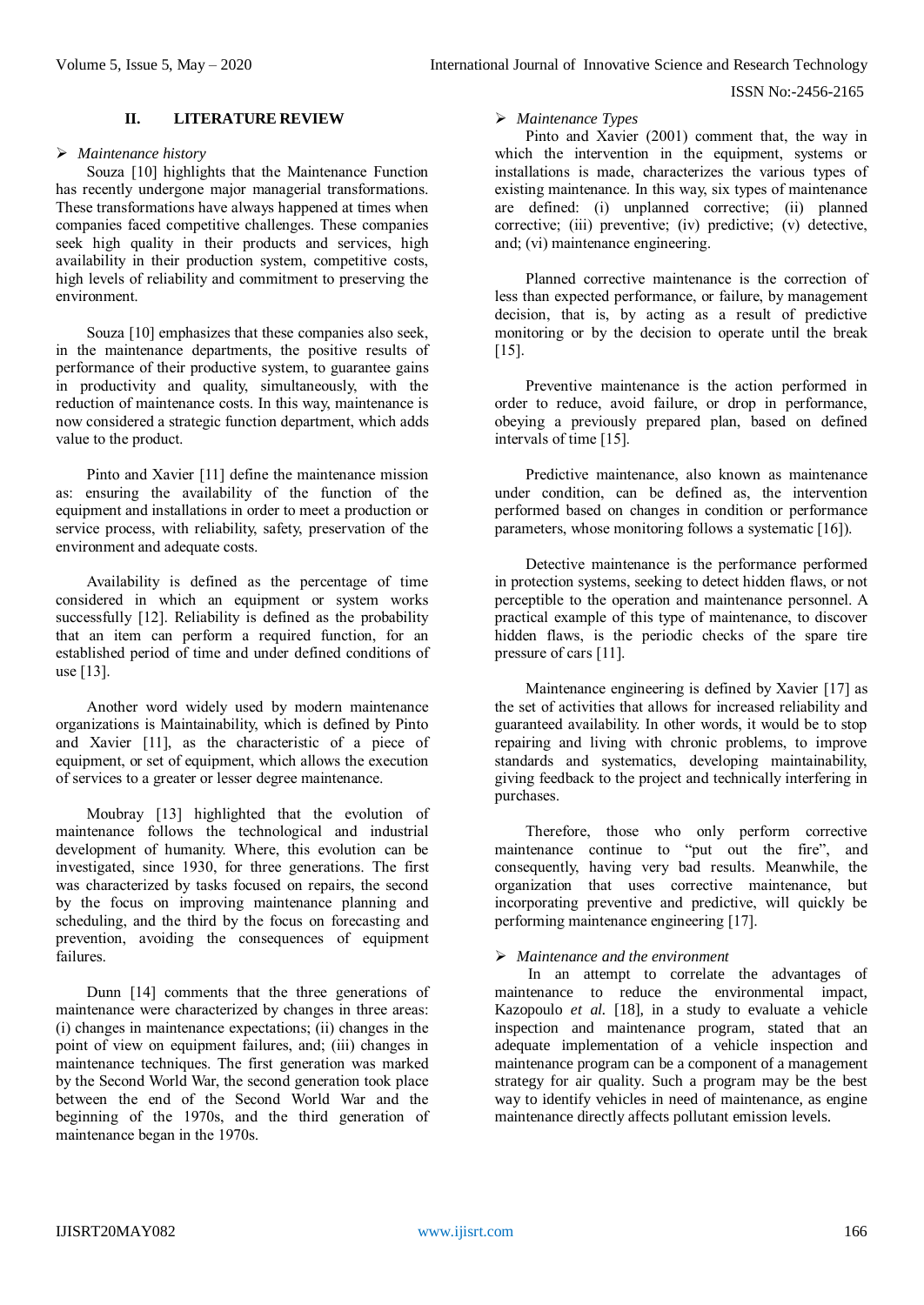#### ISSN No:-2456-2165

In this sense, Moghadam and Livernois [19] comment that many jurisdictions in North America and Europe have introduced emission standards for vehicles in use, which are applied with inspection and maintenance programs. This has led to a reduction in emissions from carbon monoxide (CO), hydrocarbon (CH) and nitrogen oxides (N2O) vehicles, especially in urban areas. They cite, as an example, the Canadian province of Ontario, which in the first thirty-three months after the start of its program in 1999, more than four million vehicle inspections were carried out, and subsequent repairs of non-compliant vehicles led to a reduction more than 15% of emissions from vehicles in circulation.

Complementing the statements highlighted earlier, Wursthorn *et al.* [20] and Huang *et al.* [21] report that, the environmental impact is generally less when a vehicle component is repaired, instead of being replaced. Thus, it is evident that maintenance plays a fundamental and strategic role in reducing the environmental impact, promoted by motor vehicles.

# **III. METHODOLOGY**

## *Case Study*

The present work can be classified as empirical, as it gathers data collected in the field through direct observation and uses document analysis, internal documents of the organization, made available for research. The data are predominantly of a qualitative nature and contributed to the formation of the proposed model, based on the literature by Richards [22] and Corbin and Strauss [23].

The data were collected through specific literature of the studied organization and contact with some of its members via e-mail and on-site visits. The use of these different instruments and data sources is important for verifying the convergence or divergence of the data, performing a triangulation of the sources of evidence, as suggested by Miguel [24]).

The studied company was selected based on its relevance and the author's easy access. It is, therefore, a case study, with revealing characteristics, as highlighted by Yin [9], with essentially qualitative data.

The unit of analysis studied is dedicated to the activity of road transport. The organization gathers data on the maintenance of all tires found in its fleet. The information is stored in your ERP system and is accessed by all the people involved, with support for maintenance decisions.

The performance of the studied company covers the national market, operating in all Brazilian states. It is a private, privately held company, considered to be mediumsized, which generates around 300 direct jobs and over 300 indirect jobs, with annual sales close to R \$ 50 million. It has more than 5,000 tires in its fleet, as current assets, and this makes it an appropriate object of study, given the purpose of this work.

The data, considered the focus of the research, were collected during three visits to the company, with an average duration of two hours each, in contact with members of the organization. These data pointed out how the transport company maintained its truck fleet and how it influenced tire performance.

In this way, this work can be considered of a descriptive (confirmatory) nature, that is, without carrying out a causal analysis. However, this (descriptive) approach is aligned and contributes to the objective of the work, to present a model of tire management, based on the proper planning of tire maintenance in a fleet.

## **IV. RESULTS**

## *Causes of tire mileage loss*

In order to use maintenance engineering to reduce the number of corrective tire maintenance in a fleet, and consequently, reduce the environmental impact, this work sought to understand in its field work what were the main causes of loss of tire performance that contributed to the time between vehicle stops.

In the tire maintenance management process, the studied company's fleet presented five main causes that were linked to loss of tire mileage. These causes are the main maintenance failures with the tire, which have a direct connection with the irregular wear of the tread and the premature removal of the tires in operation, when not, of the premature loss of these tires without the possibility of repairing or resurfacing them. . Table 1 highlights what these causes are and the percentage impact of them on the loss of tire performance.

| <b>Causes of loss</b>   | <b>Mileage loss size</b>             |  |
|-------------------------|--------------------------------------|--|
| Alignment               | Can reduce tire mileage by up to 25% |  |
| Balancing               | Can reduce tire mileage by up to 20% |  |
| <b>Pressure Control</b> | Can reduce tire mileage by up to 25% |  |
| Tread Design            | Can reduce tire mileage by up to 40% |  |
| Pairing                 | Can reduce tire mileage by up to 25% |  |

Table 1:- The causes of tire mileage loss and its sizes

Thus, to ensure maximum tire performance and, consequently, a reduction in its cost, the fleet must invest in training for the entire maintenance team, and inspections must be carried out on all vehicles, frequently. The results of the inspections can and should be used, as a feedback mechanism, for the training given to the maintenance team. In this sense, the phases of Tire Maintenance Engineering (TME) in a fleet are determined, and subsequently, presented.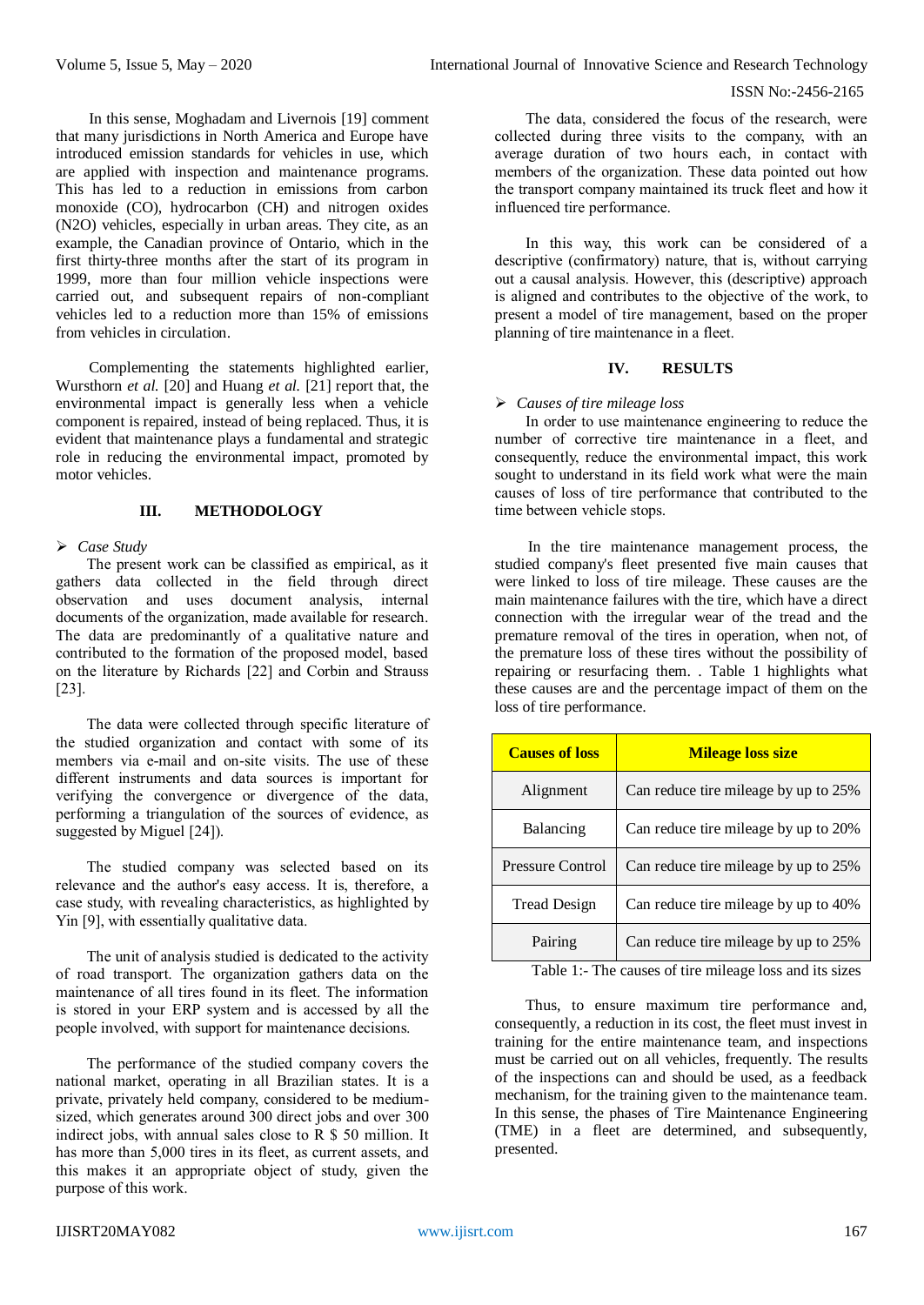- *Phases of Tire Maintenance Engineering (TME)*
- *Phase One*

Phase One of TME in a fleet is the phase that precedes the tire assembly in the vehicle, and in this phase the watchword is Training. The maintenance team must be trained periodically in relation to the following items:

- $\checkmark$  Caring for the application and handling of tires: the tires in stock must already be mounted on the wheels with the appropriate pressure to save time for changing;
- $\checkmark$  Application of the proper tire pressure: the most suitable tire pressure can vary by measure and by application, following the manufacturer's guidance;
- $\checkmark$  Use of the appropriate tread design for each application: there are several tread designs, whether for the new or resurfaced tire, each with its correct application, always following the manufacturer's guidance;
- $\checkmark$  Application of the appropriate pairing to the double tires: when assembling the double tires, attention is needed to verify that the "Perfect Pair" (PP) concept is being followed; for two tires to be considered PP, they must have the same characteristics highlighted below: (i) Size, (ii) Brand, (iii) Model, (iv) DOT (manufacturing data), (v) Cycle of Life, (vi) Tread (for retreaded tires), and (vii) Depth of grooves (for used tires);
- $\checkmark$  PPD Analysis (Position, Pressure and Depth): the PPD Analysis will be used as a predictive (for rolling tires)

and detective (for steppe tires) maintenance technique, but it is interesting that the entire tire maintenance team in the fleet has knowledge on this subject.

*Phase Two*

Phase Two of TME in a fleet involves the phase in which the tire is mounted on the vehicle. At this stage, preventive, predictive and detective maintenance should be carried out.

 $\checkmark$  Preventive Maintenance: for this type of maintenance, the Geometry and Balancing procedures must be provided, which must be carried out within the preestablished deadlines, with the teams properly trained for this purpose, where: in item (i) Geometry, check and correct the following measures for the front axles: Convergence / Divergence, Camber, Caster, and Setback; and the following measures for the rear and auxiliary axles: Adjusting the impulse angle, Camber, and Convergence / Divergence, and; in item (ii) Balancing, the two types of imbalance must be checked and corrected: static and dynamic.

In some cases, the tire caster can also be adopted as a preventive maintenance practice, to mitigate irregular wear (exception).

 $\checkmark$  Predictive Maintenance: this maintenance will have the objective of monitoring the Fault Development Time (FDT) of the Tire, according to Figure 1.



Fig 1:- Tire Fault Development Time (FDT). Adapted from Lafraia [15].

To monitor the time of tire failure, predictive maintenance will be based on the PPD tool: (i) Position, (ii) Pressure and (iii) Depth, where:

In item (i) Position, the number of the tire that is in such position of the vehicle, according to its lay-out and if the pairs are not "Paired", it is necessary to rotate the tires, in the search for pairing. If the rotation does not resolve, the unpaired pairs must be sent to the stock and replaced by Perfect Pairs (PP).

In item (ii) Pressure, it should be checked if the pressure found is within the parameters established by the fleet; if not, it must already be corrected in the vehicle itself.

And in item (iii) Depth, it should be checked whether the groove in the tire tread design is above the TWI (Tread Wear Indicator), or the parameters established by the fleet for its removal.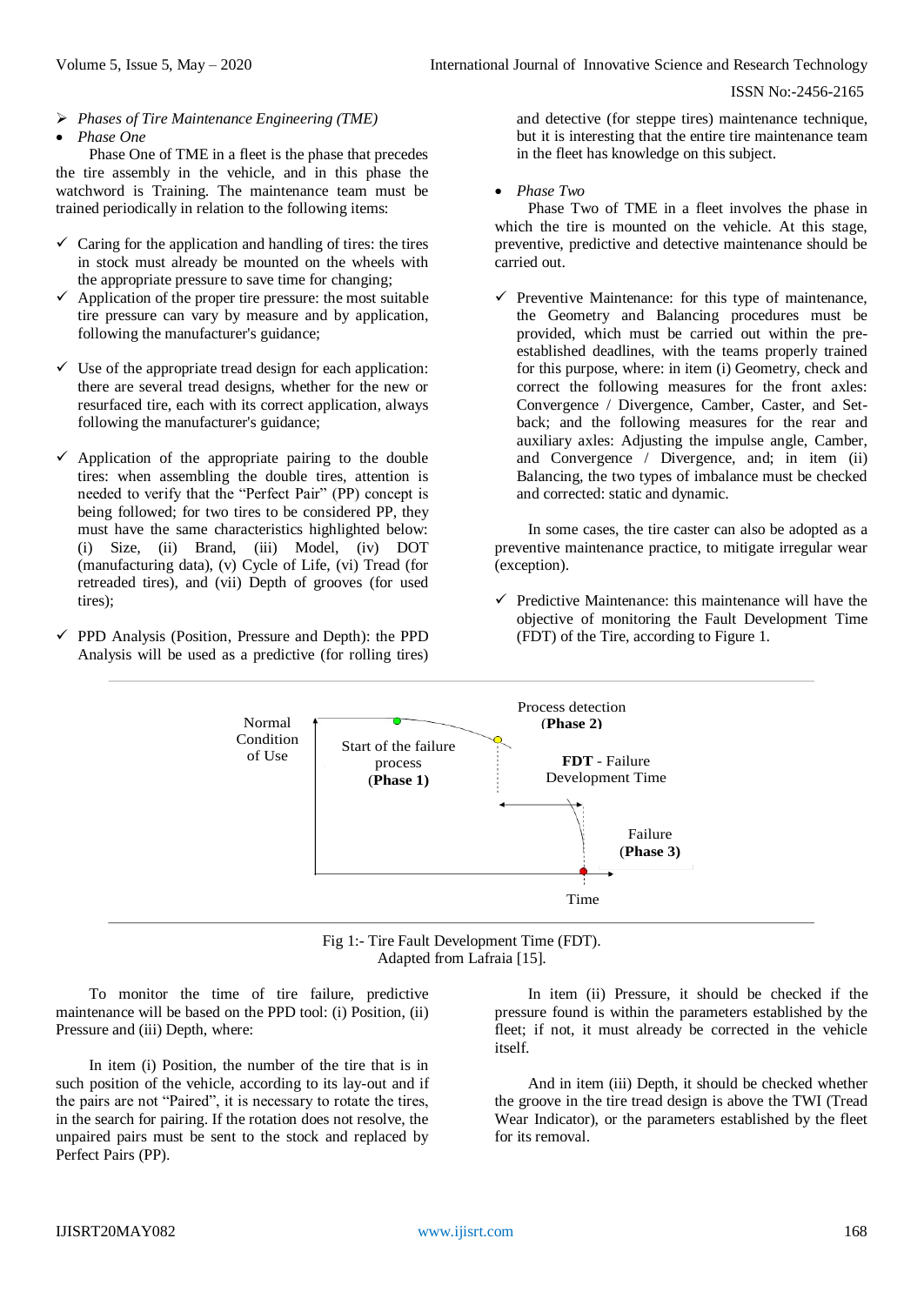The TWI is 1.6 mm above the base of the tread design, but the fleets usually set higher values for the removal of tires for retreading, preserving the tire casing of specific characteristics, the terrain through which they travel. Thus, when a tire reaches its point of removal, it will be considered as "flat", regardless of whether it is new or refurbished, and should be removed from operation. In addition, a visual inspection must be carried out on each tire to see if any of them have any symptoms that could compromise their performance, or even their useful life.

 $\checkmark$  Detective Maintenance: the same procedure performed with the PPD Analysis in predictive maintenance for the tires running, will be performed with the PPD Analysis for the tires that are in steppes. Recalling that, the tires that are in the steppes can be used, in case of an accident with the tires that are running.

Both in Predictive maintenance and Detective maintenance, Tires that need Corrective maintenance can be found, and in this case, they will have their Corrective maintenance planned.

## *Phase Three*

Phase Three of TME in a fleet refers to the phase at which the tire will need to be disassembled from the vehicle. In this phase, planned corrective and unplanned corrective maintenance can be performed, where:

In item (i) Planned Corrective Maintenance, this type of maintenance will be performed based on what is found in Predictive and Detective maintenance, with a planning for stopping trucks that need maintenance.

While in item (ii) Unplanned Corrective Maintenance, this type of maintenance is caused, mainly in the case of fleets, by accidents that occur on the roads, far from the bases, and consequently, from the maintenance teams. One of the focus of this work is to reduce this type of maintenance.

#### *Management model based on Tire Maintenance Engineering (TME) in a fleet*

From all the mapping carried out on the items that can cause loss of tire performance and the maintenance that can be carried out to reduce the occurrence of these items, according to the moment in which each phase occurs, it was possible to cross the information and develop a proposal for a model that would meet the objective of this work. Table 2 presents the proposal for a management model for tire maintenance engineering in a fleet

| <b>Phase</b>   | <b>Focus</b>                                              | <b>Target</b>      | <b>Item</b>                                                                                           | <b>Frequency</b>                                                                                  |
|----------------|-----------------------------------------------------------|--------------------|-------------------------------------------------------------------------------------------------------|---------------------------------------------------------------------------------------------------|
|                | Training                                                  | Maintenance Team   | Care with: Handling of tires;<br>Adequate pressure; Band design;<br>Pairing of doubles; PPD analysis. | Monthly                                                                                           |
| $\overline{2}$ | Preventive.<br>Predictive and<br>Detective<br>Maintenance | <b>Truck Fleet</b> | For Preventive: Geometry and<br>Balancing; For Predictive and<br>Detective: PPD Analysis.             | Preventive every 10,000<br>km (adapted by fleet);<br>Predictive / Detective<br>monthly (see FDT). |
| 3              | Planned and<br>Unplanned<br>Corrective<br>Maintenance     | Truck Fleet        | Maintenance found in the PPD<br>Analysis; Maintenance caused by road<br>accidents.                    | Found with maintenance<br>planning or<br>Unpredictable<br>(Unplanned).                            |

Table 2:- Management model for tire maintenance engineering in a fleet

# *Environmental impact reduction*

According to ABR [25], to manufacture a new tire, seventy-nine (79) liters of oil are needed, while to manufacture only the tread, twenty-two (22) liters of oil are required. Using this information and knowing that the company studied has about five thousand (5,000) tires running on its trucks, then, it is possible to conclude that, the company studied has about 395,000 liters of oil, in the form of tires, of which 110,000 liters are in the form of tread.

Based on Table 1, which identifies the causes of loss of tire mileage, and considering that any loss of mileage is linked to loss of tread performance, one can simulate the oil savings that Tire Maintenance Engineering (TME) can promote in the studied company fleet, aiming for Zero loss of performance. In this sense, Table 3 demonstrates the simulation carried out on the work data of the company studied, and consequently, the possible reduction in environmental impact, shown in liters of oil.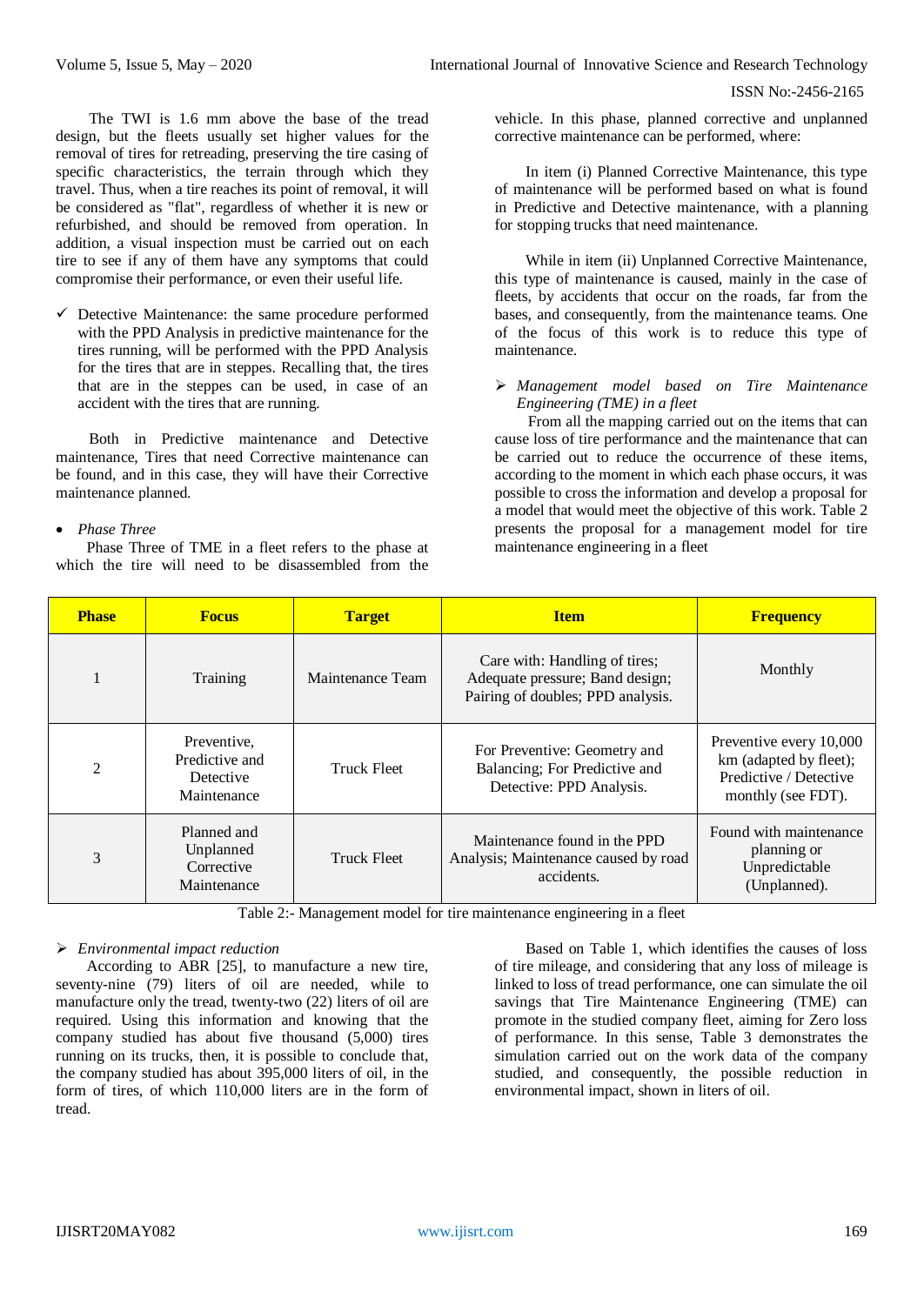| <b>Causes of loss</b> | <b>Mileage loss size</b> | <b>*Economy 1</b> | **Economy 2     |
|-----------------------|--------------------------|-------------------|-----------------|
| Alignment             | Reduces up to 25%        | 27.500 Liters     | 27.500 Liters   |
| Balancing             | Reduces up to 20%        | 22,000 Liters     | 44.000 Liters   |
| Pressure Control      | Reduces up to 25%        | 27.500 Liters     | $60.500$ Liters |
| <b>Tread Design</b>   | Reduces up to 40%        | 44.000 Liters     | 80.300 Liters   |
| Pairing               | Reduces up to 25%        | 27.500 Liters     | 87.725 Liters   |

Table 3:- Economy simulation promoted by TME in a fleet

*\* Economy 1 indicates the possible savings, in liters of oil, in isolation, for each item, with TME. \*\* Economy 2 indicates the possible savings, in liters of oil, accumulated with TME.*

# **V. CONCLUSION**

In the present work, it was possible to develop a management model for Tire Maintenance Engineering (TME) in a fleet, identifying items that can cause loss of tire performance and observing the maintenance that can be performed to reduce the occurrence of these items, according to the moment in which each phase occurs.

It was also identified that the studied company, by applying the management model properly, can save 87,725 liters of oil, in the form of tread, during each life cycle. In other words, approximately 80% of what the company owns, and enough to manufacture almost 4,000 tire strips for retreading, or even 1,110 new tires. Considering the financial aspect, both for tire retreads and for the purchase of new tires, it is possible to find a savings value of approximately two million reals, or 440 thousand dollars, for the present day.

However, it is worth mentioning that this work has limitations in terms of scope, mainly because it is a single case study, and new research could be applied in other companies. Another future research could also be carried out, in order to discover in practice, the real financial and environmental impact, that the results predicted in theory in this work, could generate for the benefit of cargo transport companies, applying the model proposed in the operation of a transport company.

### **ACKNOWLEDGMENT**

This article was made with the support of the Coordination for the Improvement of Higher Education Personnel (CAPES), Grant # 001, Brazil,

### **REFERENCES**

- [1]. IBGE Brazilian Institute of Geography and Statistics (2013). "Aggregated databases", May 10, 2016, available at: http://www.sidra.ibge.gov.br/bda/tabela/listabl.asp?c= 1846&z=t&o=15.
- [2]. K. Machado, "Highway Concessions Myth and Reality". Prêmio Editorial, São Paulo, 2002.
- [3]. World Bank (2012). "World Development Indicators". July 30, 2015, available online at: https://databank.worldbank.org/source/worlddevelopment-indicators.
- [4]. CNT National Transport Confederation (2010). "Conservation status of the road network", Marca d´agua, São Paulo, Brazil, 2010.
- [5]. F.C. Campos, "A SAD in Vehicle Fleet Maintenance Management". 112 p. Dissertation (Master in Mechanical Engineering) – Engineering College of São Carlos, São Paulo University - USP, São Carlos, 1994.
- [6]. P.M. Pecorari, "Pneus: da borracha ao controle (Tires: from rubber to control)". Batista, São Paulo, 2007.
- [7]. R. Soares, R.F.M. Marçal, L. Scandelari, "Anais. In: SIMPEP, 13, 2006, Bauru. "Tire management in cargo truck fleet".
- [8]. M.E. Fernandes, "Computational Model for Fleet Management Using Reliability Centered Maintenance". 154 p. Thesis (Doctorate in Production Engineering) – College of Engineering, Architecture and Urbanism , Methodist University of Piracicaba, Brazil, 2010.
- [9]. M. Dario, M. "Practices, Maintenance Indicators and Tire Management Costs: Study of a transport company". 151 p. Dissertation (Master in Administration) – Management and Business College, Methodist University of Piracicaba, Brazil, 2012.